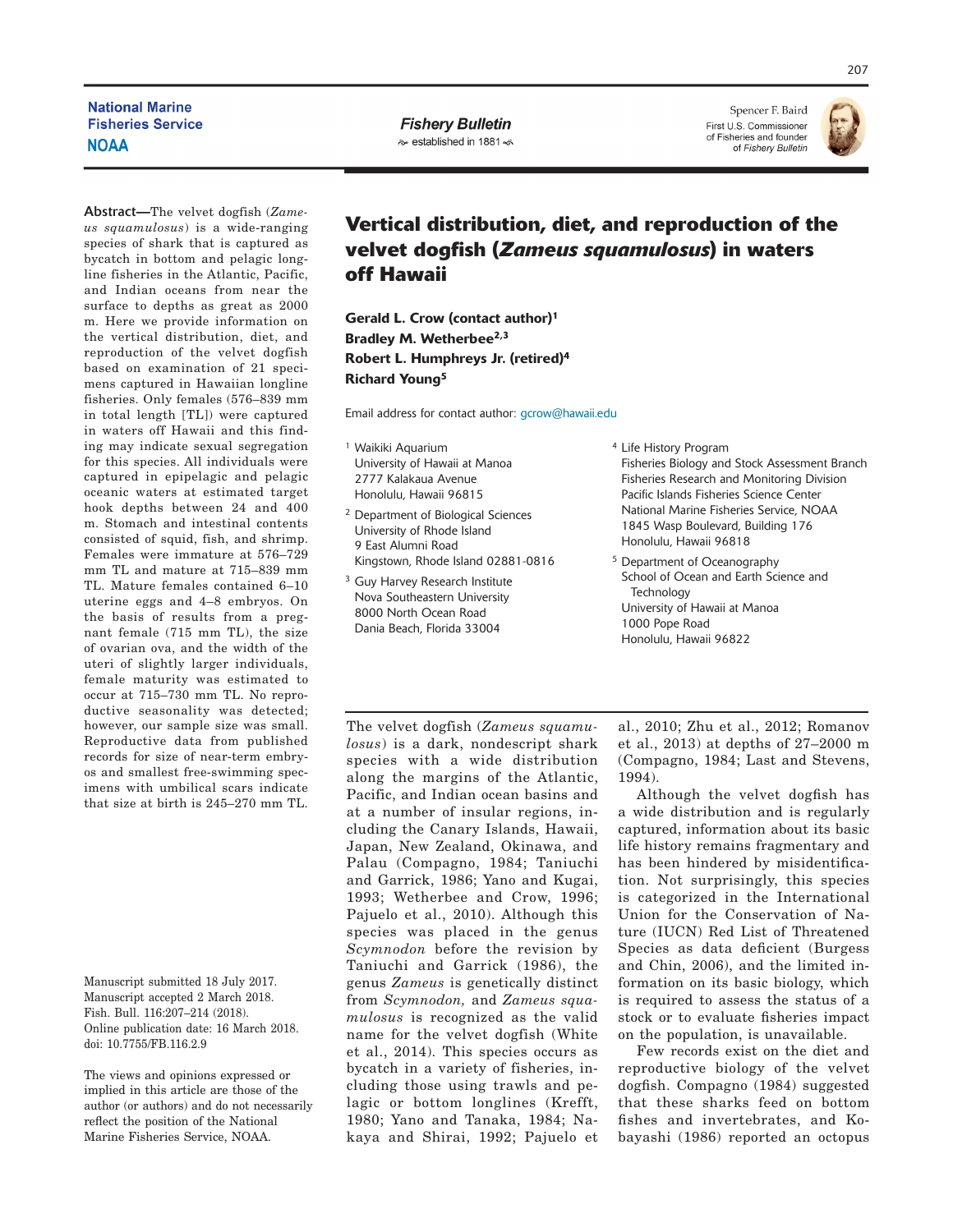

Map of the study area (darker shaded area) in the Hawaiian Archipelago, where velvet dogfish (*Zameus squamulosus*) were collected in Hawaii longline fisheries between 2001 and 2008 to determine their vertical distribution, diet, and reproductive stages.

in the stomach of one individual. On the basis of examination of a small number of reproductive tracts, velvet dogfish have been described as aplacental viviparous sharks that fit the type-II yolk-sac reproductive mode (in which several embryos with attached yolk sacs are contained in utero without uterine compartments) (Otake, 1990).

Male velvet dogfish are thought to mature between 493 and 522 mm in total length (TL) on the basis of clasper length and calcification of claspers (Krefft, 1980; Yano and Tanaka, 1984). Size at maturity for females is less certain. Melendez (1991) reported that females 510–551 mm TL were immature. Pajuelo et al. (2010) reported the smallest mature female at 571 mm TL, and Compagno et al. (2005) found mature females at sizes of 590–690 mm TL. However, Yano and Tanaka (1984) found that a 720-mm-TL female was immature and reported sizes between 750 and 840 mm TL for mature females. Brood size for velvet dogfish is not known, but Yano and Tanaka (1984) reported 3–10 ova in uteri of females, which may indicate that brood size falls within a similar range. Estimates of size at birth have spanned a large range, most likely attributable to misidentification. Ebert (2015) stated size at birth as 200 mm TL, and Cadenat and Blache (1981) reported free-swimming individuals as small as 246 mm TL. In contrast, Burgess and Chin (2006) reported sizes at birth of 68–90 mm TL. Individual velvet dogfish as large as 1094 mm TL have been noted (Pajuelo et al.,

2010); the maximum size was previously reported as 840 mm TL (Yano and Tanaka, 1984).

Specimens of the velvet dogfish are occasionally captured in Hawaii longline fisheries that primarily target tuna species and swordfish (*Xiphias gladius*) (Walsh et al., 2009). Longlines that primarily target big eye tuna (*Thunnus obesus*) are typically set in the morning and hauled in the evening, and longlines that target swordfish are set in the evening and retrieved during the morning (Pooley, 1993; Pradhan and Leung, 2004). This fishery generally extends into the mid-North Pacific Ocean from the Equator to 40°N and between longitudes 145°W and 175°E (Pradhan et al., 2003) (Fig. 1). The capture of velvet dogfish as bycatch in the Hawaii pelagic longline fishery provided an opportunity to expand our knowledge about this species. We present information on the depth distribution, diet, and female reproductive biology of velvet dogfish captured in Hawaii pelagic longline fisheries.

### Materials and methods

#### Vertical distribution

We examined 21 velvet dogfish from waters off Hawaii. Identification was based on the key provided in Compagno (1984) and on proportional and morphometric measurements of specimens in Wetherbee and Crow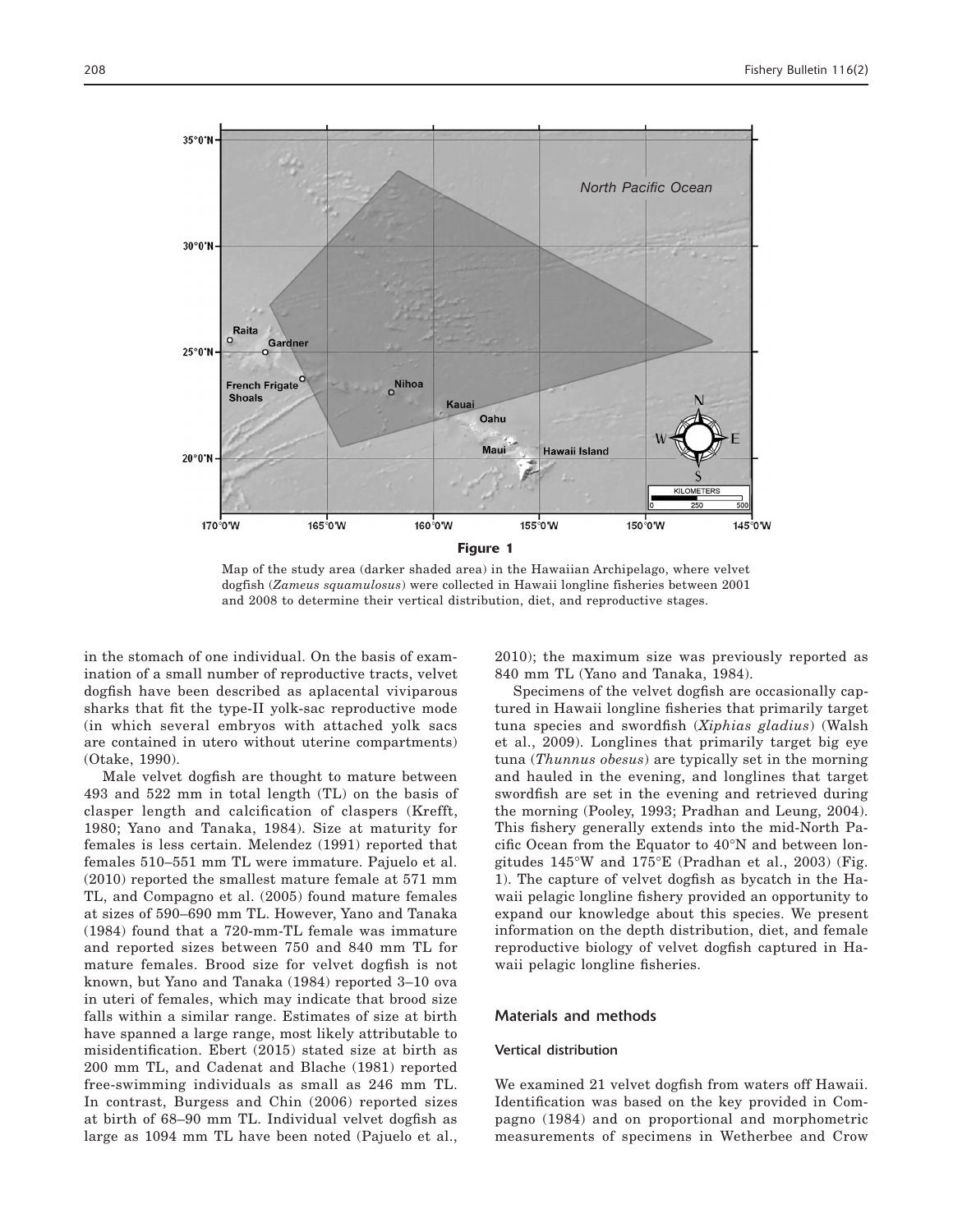(1996). Between 2001 and 2008, 19 specimens were collected through the Hawaii Longline Observer Program of the National Marine Fisheries Service, and these sharks were frozen on board the fishing vessels and retained for later examination. Two additional specimens captured by longline vessels were given directly to the authors by the fishermen of these longline vessels and were frozen until examined.

Estimated hook depth was based on target set depth designated by the boat captain for the deepest part of the longline and based on an approximation of individual hook positions on the longline. The median depth of the deepest hook on 266 deep sets (tuna sets) was 248 m, whereas data for 333 shallow sets (swordfish sets) indicated a median depth of 60 m (Bigelow et. al., 2006). Previous reports on data from temperature-anddepth recorders attached to longlines of fishing vessels in Hawaii indicated that about 70% of deep sets were close to targeted set depth (Bigelow et al., 2006)**.**  Therefore, records of hook depth of individual longline sets provide an estimated target depth for the capture of velvet dogfish**.** 

Frozen specimens were thawed and measured for TL, which was measured with calipers to the nearest 0.1 mm; placing the shark on its side and its tail in the "natural" position, we measured in a straight line from the tip of the snout along the body axis to a point where a straight edge indicated a 90° angle to the body axis from the posterior caudal tip. The shark was then dissected, stomach and valvular intestine were examined for food contents, and its entire reproductive anatomy was examined.

#### Diet

The primary bait used with tuna longlines was Pacific saury (*Cololabis saira*), which can be recognized in the gut and excluded from a dietary analysis. Stomachs and valvular intestines were dissected carefully, and the contents were retained within a hand net made of a 800-µ fine mesh. Squid beaks, fish remains, and shrimp present in stomachs were preserved in 4–10% formalin for 3–10 d and then transferred to jars that contained 40–50% isopropanol for storage until analyzed under a dissection microscope and identified to the lowest recognizable **t**axa taxon. Squid beaks were identified b**y**  identified by a coauthor (RY).

## Female reproductive biology

Reproductive tracts were examined to determine the stage of sexual maturity and reproductive status of specimens. Presence of ovarian ova, diameter and location of eggs, uterus width, and number of embryos were used to assess female reproductive biology. Ovarian ova, uterine ova, and uterine embryos were counted, and maximum ova diameter and uterine width were measured with calipers to the nearest 0.1 mm. The reproductive biology terms that we use were modified from that used by Tanaka et al. (1990) for the

frill shark (*Chlamydoselachus anguineus*) and by Yano (1995) for the black dogfish (*Centroscyllium fabricii*). Sexual maturity was determined on the basis of the size of ovarian ova and uterine width. Females with ovarian ova diameters <10 mm and with thread-like uteri (<10 mm in width) were classified as immature. Females with both ovarian ova and uteri >10 mm were classified as mature. The reproductive classification that we used for mature females had 7 stages: 1) developing ova, nongravid, with developing ovarian ova and expanded uteri (>10 mm**);** 2) large ova nongravid, with ova and expanded uteri (>10 mm); 3) ovulating, with eggs in body cavity; 4) uterine ova**,** ova in the uteri after ovulation; 5) developing embryos, obvious embryos with yolk sacs in the uteri; 6) near-term embryos, uterine embryos that have absorbed their external yolk sac; and 7) postpartum stage: no uterine embryos and large flaccid uteri (>20 mm). Although no near-term embryos were observed in utero in velvet dogfish collected off Hawaii, size at birth was estimated from lengths of near-term embryos (Graham<sup>1</sup>; Romanov<sup>2</sup>) and size of the smallest free-swimming individuals (Graham<sup>1</sup>; Cadenat and Blache, 1981; Yano and Tanaka, 1984; Taniuchi and Garrick, 1986).

## Results

#### Vertical distribution

All 21 velvet dogfish obtained from Hawaii longline fisheries were females. Estimated target depths of longline sets were between 24 and 400 m (median depth: 182 m [Table 1]). Females ranged in size from 576 to 839 mm TL. Specimens were captured within an area between 21–34°N and 148–168°W, and the majority of specimens were captured north of the Hawaiian Archipelago. The majority of sharks were captured on tuna longlines set in the morning between 0550 and 1144, timing that is characteristic of the deep-set tuna fishing method. An exception was a shark caught on a longline deployed at 1506. The deep-set tuna longline sets had a soak time of 6–11 h and typically were retrieved between 1505 and 2331 on the same day that they were deployed.

#### Diet

Nine of the 21 sharks examined had recognizable stomach or intestinal contents of mesopelagic and epipelagic prey (Table 2). Seven sharks contained squid beaks, squid eye lenses, and squid gladii. Fish remains (skin, eye lenses) were present in 4 sharks, and a shrimp

<sup>1</sup> Graham, A. 2016. Personal commun. Australian National Fish Collection, CSIRO, G.P.O. Box 1538, Hobart, Tasmania 7001, Australia.

<sup>2</sup> Romanov, E. 2016. Personal commun. Centre Technique d'Appui à la Péche ReUNionaise (CAP RUN), Darse de Pêche, Magasin 10, Port Ouest, 97420 Le Port, Île de Réunion, France.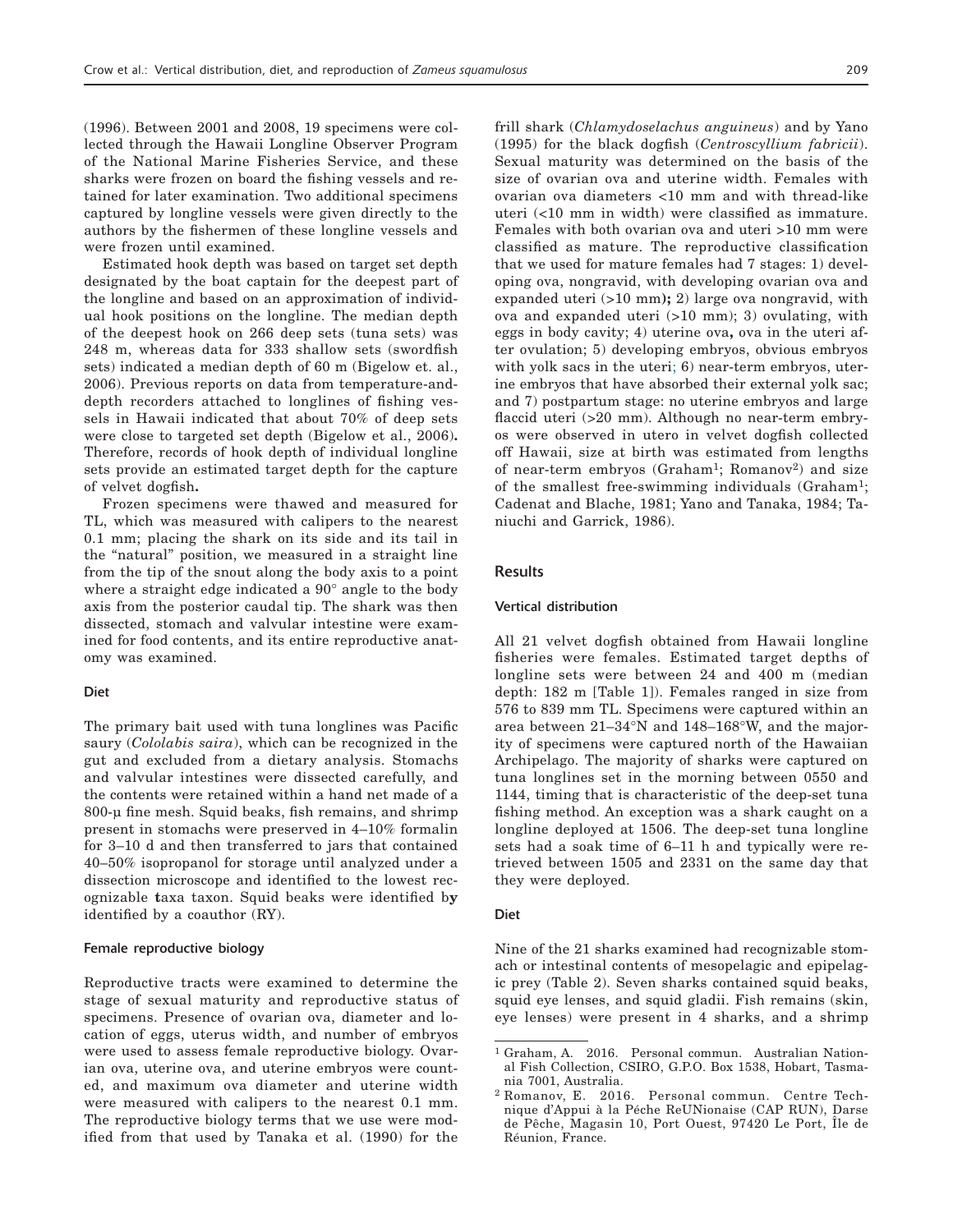#### Table 1

Capture records and reproductive biology for female velvet dogfish (*Zameus squamulosus*) collected from Hawaii longline fisheries between 1995 and 2008. The letters *a* and *b* indicate different velvet dogfish caught on the same longline set. N/A=not available.

|                 |               | Total  | Estimated  |          |                                                           |
|-----------------|---------------|--------|------------|----------|-----------------------------------------------------------|
|                 | Capture       | length | hook depth | Maturity |                                                           |
| ID no.          | date          | (mm)   | (m)        | status   | Reproductive status                                       |
| 1               | 15 Oct 95     | 786    | 30         | Mature   | 8 ovarian eggs; largest 37 mm; uterus width 18.5 mm       |
| $\overline{2}$  | N/A           | 746    | N/A        | Mature   | 7 ovarian eggs; largest 52.8 mm                           |
| 3               | 24 Sep 01     | 720    | N/A        | Mature   | Uterine eggs; largest 47.9 mm                             |
| 4               | 07 Oct 01     | 735    | 24         | Mature   | 6 ovarian eggs; range 35.5-47.5 mm                        |
| 5               | 12 Nov 01     | 758    | 400        | Mature   | 9 ovarian eggs; range 44.4-56.5 mm                        |
| 6               | $10$ Nov $01$ | 594    | 305        | Immature | No sexual development                                     |
| 7               | 16 Dec 01     | 728    | 250        | Immature | No sexual development                                     |
| 8               | 10 Feb 02     | 576    | 364        | Immature | No sexual development                                     |
| 9               | N/A           | 728    | N/A        | Mature   | Uterine eggs not measured                                 |
| 10              | 28 Jul 02     | 752    | 110        | Mature   | Small ovarian eggs: largest 8.2 mm; uterus width 29-33 mm |
| 11              | 26 Aug 02     | 791    | 180        | Mature   | 4 embryos; range 31.4-36.7 mm TL                          |
| 12              | $10$ Sep $02$ | 729    | 300        | Immature | 9 ovarian eggs: largest 34.4 mm; uterus width 8.6 mm      |
| 13              | 24 Mar 03     | 736    | 120        | Mature   | 9 ovarian eggs; range 18.9-22.3 mm                        |
| 14              | 23 Nov 08     | 805    | N/A        | Mature   | 8 uterine eggs (not measured)                             |
| 15              | 08 May 08     | 715    | 83         | Mature   | 8 embryos; range 44.5–60.4 mm TL                          |
| 16              | 27 Apr 08     | 720    | 71         | Mature   | Ovary starting to develop; uterus width 10.5 mm           |
| 17              | 18 Aug 06     | 751    | 182        | Mature   | Ovary and uteri developed                                 |
| 18              | 28 Apr 08     | 722    | 82         | Mature   | Eggs ruptured in abdominal cavity                         |
| 19              | 12 Nov 01     | 720    | 400        | Mature   | 10 ovarian eggs; range 25.3–28.8 mm; uterus width 15.5 mm |
| 20 <sup>a</sup> | 07 Jul 06     | 742    | 182        | Mature   | 10 uterine eggs (not measured); uterus width 41.1 mm      |
| 21 <sup>b</sup> | 07 Jul 06     | 839    | 182        | Mature   | 9 uterine eggs; range 38.5–47.7 mm                        |

was present in 1 shark. Identifiable squid beaks represented 4 families; 2 identified species, *Nototodarus hawaiiensis* and *Sandalops melancholicus*; and 3 recognizable genera, *Histioteuthis*, *Onykia,* and *Walvisteuthis* (Table 2).

## Female reproductive biology

Seventeen of the 21 examined velvet dogfish were mature. Both left and right ovaries of female velvet dogfish were functional. Uteri were noncompartmentalized and contained 6–10 ova that were between 36.7 and 52.8 mm in diameter. It is unclear whether all uterine eggs were fertilized. Four females between 576 and 729 mm TL had small, developing ovaries (<10 mm in diameter) and narrow uteri (<10 mm in width) and were classified as immature (Table 1). Seventeen females, ranging in size between 715 and 839 mm TL, had ova >10 mm in diameter and expanded uteri (>10 mm in width) and were classified as mature (Table 1). Six of the 7 stages of reproductive maturity for females were observed in the specimens from Hawaii. No nearterm embryos were found. Large ova (>30 mm) were observed in ovaries of velvet dogfish captured during September, October, and November. The smallest pregnant female was 715 mm TL. Uterine eggs were observed in specimens collected during July, September, and November, and developing embryos were found in uteri of sharks obtained in May and August (Table 3). No reproductive seasonality could be detected from our limited sample size (Tables 1 and 3).

Brood sizes of 2 pregnant females were 4 and 8 embryos, and these ranged from 31.4 to 36.7 mm TL in August and between 45.5 and 60.4 mm TL in May. On the basis of the presence of yolk sacs and size of the embryos, we determined that none of them were considered near-term embryos.

### **Discussion**

#### Vertical distribution

The capture of velvet dogfish in Hawaii pelagic longline fisheries, is not as rare an event as previously suggested (Wetherbee and Crow, 1996). The worldwide distribution of this species includes a number of insular locations, such as Hawaii, and other waters in the Pacific Ocean, the Atlantic Ocean, and the Indian Ocean, and indicates that this species is associated with islands in addition to continental slope habitats.

The estimated hooking depths for shark captures off Hawaii (24–400 m) and similar pelagic depths reported in other studies (Yano and Tanaka, 1984; Dai et al.,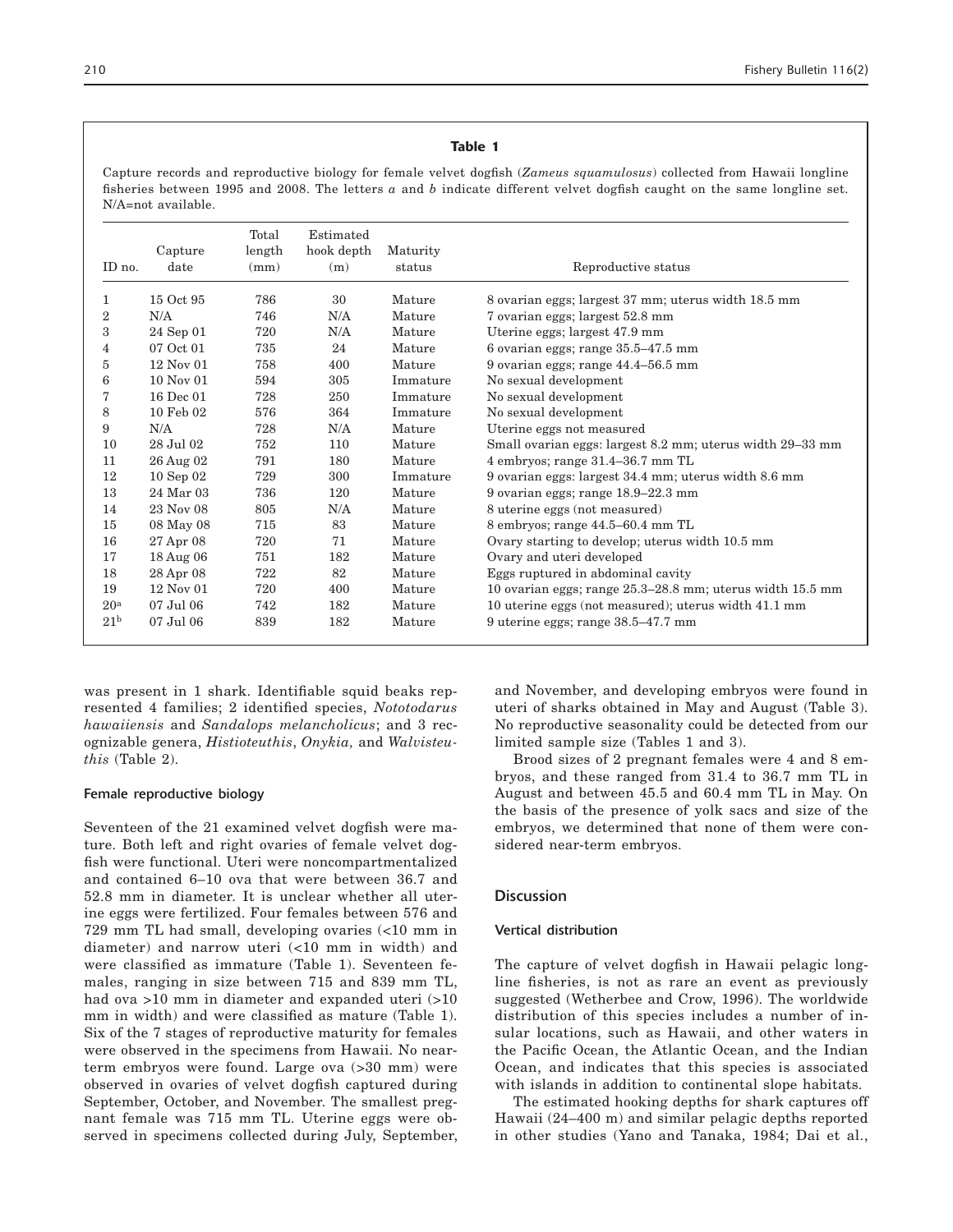## Table 2

The dietary contents found in the stomachs (S) and valvular intestines (VI) of female velvet dogfish (*Zameus squamulosus*) captured in Hawaii longline fisheries between 1995 and 2008. Nine of the 21 sharks examined had recognizable dietary contents.

|            |                          | No. of S and VI<br>with dietary items | Total number of<br>dietary items |
|------------|--------------------------|---------------------------------------|----------------------------------|
| Cephalopod |                          |                                       |                                  |
| Squid      |                          | 7                                     | 20                               |
|            | Nototodarus hawaiiensis  |                                       |                                  |
|            | Sandalops melancholicus  |                                       |                                  |
|            | <i>Histioteuthis</i> sp. | $\overline{2}$                        | 4                                |
|            | $Onykia$ sp.             |                                       |                                  |
|            | Walvisteuthis sp.        |                                       |                                  |
|            | Unidentified squid       | 4                                     | 12                               |
| Crustacean |                          |                                       |                                  |
|            | Unidentified shrimp      | 1                                     | 1                                |
| Fish       |                          |                                       |                                  |
|            | Unidentified shark       | 1                                     |                                  |
|            | Unidentified teleost     | 4                                     | 4                                |
|            |                          |                                       |                                  |

#### Table 3

Number of female velvet dogfish (*Zameus squamulosus*), collected and retained each month from Hawaii longline fisheries between 1995 and 2008, classified as immature (IM) or in 1 of 7 stages of reproductive maturity: nongravid females with developing ovarian eggs (DO), nongravid females holding at least one large ovarian egg (LO), ovulating females (OV), postovulatory females with uterine ova (UO), gravid females carrying at least one encapsulated developing embryo (DE), gravid females carrying near-term embryos free in the uterus (NE), and postpartum females (PP). Table format is adapted from Tanaka et al. (1990) and Yano (1995).

| Month                | IM | D <sub>O</sub> | $\rm LO$     | <b>OV</b> | U <sub>O</sub> | $\rm{DE}$ | NE | PP | Total        |
|----------------------|----|----------------|--------------|-----------|----------------|-----------|----|----|--------------|
| Jan                  |    |                |              |           |                |           |    |    | $\theta$     |
| Feb                  | 1  |                |              |           |                |           |    |    |              |
| $\operatorname{Mar}$ |    |                |              |           |                |           |    |    |              |
| Apr                  |    | 1              |              | 1         |                |           |    |    | $\mathbf{2}$ |
| May                  |    |                |              |           |                | 1         |    |    |              |
| Jun                  |    |                |              |           |                |           |    |    | 0            |
| Jul                  |    |                |              |           | $\overline{2}$ |           |    | 1  | 3            |
| Aug                  |    |                |              |           |                | 1         |    | 1  | $\mathbf{2}$ |
| Sep                  | 1  |                |              |           | 1              |           |    |    | $\mathbf{2}$ |
| $\hbox{Oct}$         |    |                | $\mathbf{2}$ |           |                |           |    |    | $\mathbf{2}$ |
| Nov                  | 1  |                | 1            |           | $\overline{2}$ |           |    |    | 4            |
| Dec                  | 1  |                |              |           |                |           |    |    |              |
|                      |    |                |              |           |                |           |    |    |              |

2006; Zhu et al., 2012; Romanov et al., 2013) indicate that female velvet dogfish clearly exhibit an epipelagic aspect in their behavior. The capture of this species at depths as great as 2000 m also reveals a large vertical and benthic range in their movements (Pajuelo et al., 2010; Romanov et al., 2013). In general, larger squaloid sharks similar in size to velvet dogfish tend to be benthic, slope, or shelf dwellers, whereas the majority of oceanic dogfish species are smaller species (Hubbs et al., 1967; Pikitch et al., 2008). Female velvet dogfish regularly inhabit pelagic waters, and this relatively large squaloid may transition from bottom to midwater or pelagic waters to take advantage of feeding opportunities, probably by following migrations of midwater squid and fish (Parin, 1970; Krefft, 1980).

The capture of only females off Hawaii raises the possibility of sexual segregation, because females more frequently use the epipelagic environment and males remain more bottom oriented at greater depths. Sexual segregation for this species at other locations is indicated by the capture of only females on floating longlines in the northwestern North Pacific Ocean (Yano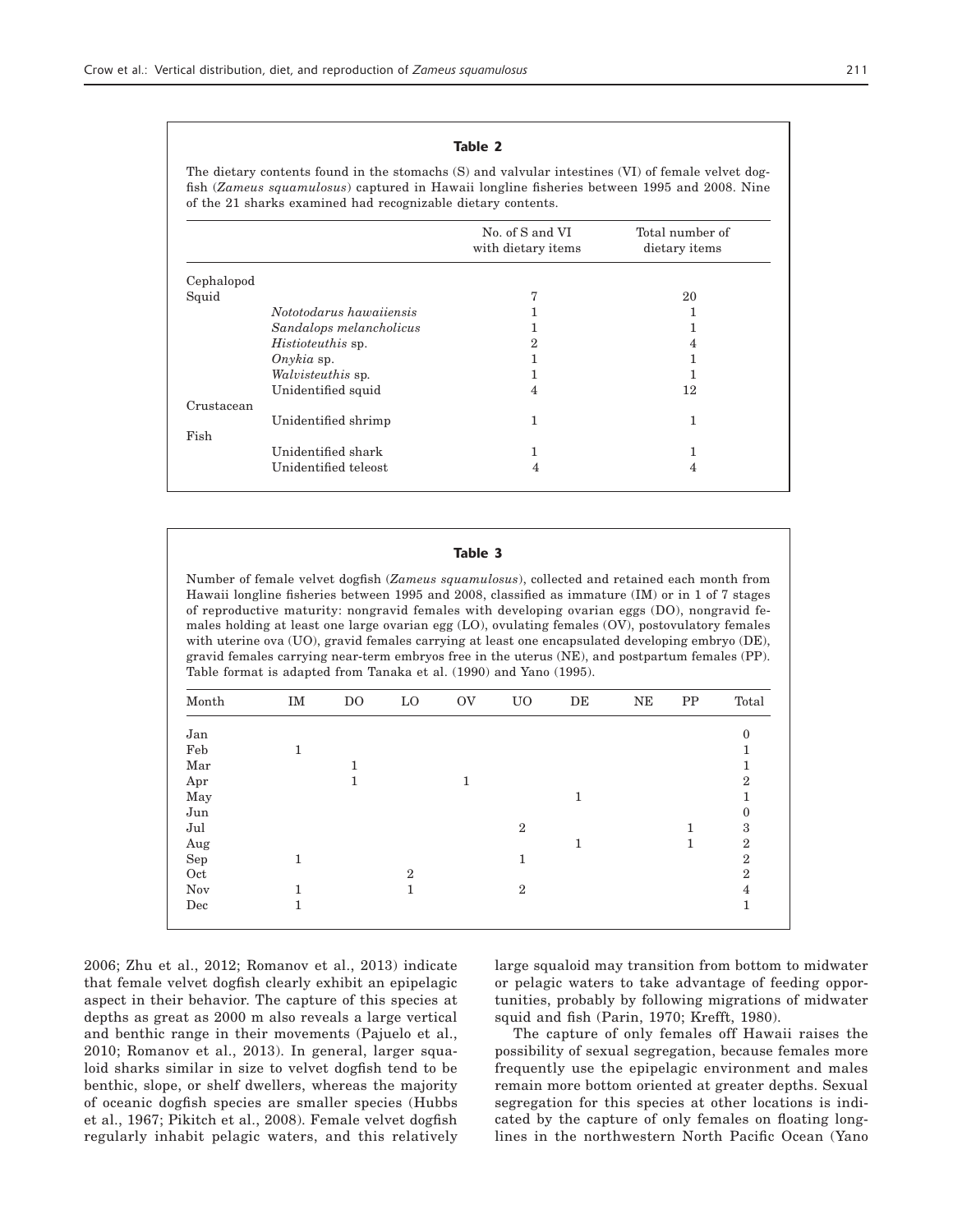and Tanaka, 1984) and a female:male ratio of 4.1:1.0 of velvet dogfish captured at the Canary Islands (Pajuelo et al., 2010). Segregation may result from the movement of females from depth to epipelagic water because a 1:1 sex ratio has been reported for velvet dogfish captured on bottom longlines at depths as great as 1000 m (Kobayashi, 1986; Nakaya and Shirai, 1992; Yano and Kugai, 1993). Sexual segregation has been reported for other members of the family Somniosidae, including the roughskin dogfish (*Centroscymnus owstonii*) and the Portuguese shark (*C. coelolepis*) (Yano and Tanaka, 1988; Girard and Du Buit, 1999), both of which are relatively large squaloid sharks.

Females captured in our study were mature or approaching maturity and therefore indicated that velvet dogfish may also segregate by size. Segregation may reflect the movement of mature females into epipelagic waters, and such movement may be related to reproduction rather than to feeding**.** There is evidence of segregation by size for a number of species of dogfish, including the closely related Japanese velvet dogfish (*Scymnodon ichiharai*): large individuals are thought to be more common inside the boundary of Suruga Bay, Japan, than smaller, immature individuals (Yano and Tanaka, 1984).

#### Diet

Our findings indicate that velvet dogfish feed primarily on squid and less on fish and shrimp; however, these results may be biased as a result of the longer retention of squid beaks in stomachs because of their resistance to digestion than the retention of other invertebrate prey or fish (Hyslop, 1980). The stomachs and intestines of females captured in the upper water column were examined for remains of prey and from an examination of these organs, squid appear to form the major portion of the diet. It is not surprising that squid are a major food item of the velvet dogfish in waters surrounding Hawaii, given the abundance of a number of species of squid that occur in this region. The greatest trawl catches for a wide range of cephalopod species in Hawaii have been recorded at night in the upper 200 m (Young, 1978). Many of these cephalopod species are thought to undergo a diel vertical migration from daytime depths of 400–700 m to shallower nighttime depths of 250–300 m (Young, 1978). The well-developed tail of velvet dogfish and the depth distribution of the various squid consumed by the dogfish examined indicate that the velvet dogfish may be an active feeder or an ambush predator in the epipelagic and mesopelagic zones. Active predation on pelagic cephalopods by adult and subadult Portuguese sharks in the Catalan Sea was also reported by Carrassón et al. (1992).

#### Female reproductive biology

Although the number of velvet dogfish specimens examined in our study was small, the information gained from our examination of these sharks expands our un-

derstanding of the reproductive biology of females of this species. Yano and Tanaka (1984) reported 3–10 ova in uteri of female velvet dogfish; however, actual brood size may be less in other squaloid sharks (i.e., 20–31 uterine ova and 16–28 embryos for the roughskin dogfish and 22–29 uterine ova and 15–29 embryos for the Portuguese shark) in Suruga Bay, Japan (Yano and Tanaka, 1988). The brood size for velvet dogfish examined in this study was 2–8 young. Five embryos 200–220 mm TL have been observed in the last third of the gestation period (Romanov et al., 2013; Graham<sup>1</sup>). Size at birth for velvet dogfish is estimated at 245–270 mm TL on the basis of observations of embryos with yolk sac attached at sizes of 200–220 mm TL (A. Graham1), free-swimming sharks 250–270 mm TL with faint umbilical scars (Graham<sup>1</sup>; Romanov<sup>2</sup>), and a 277-mm-TL free-swimming shark with an umbilical scar completely healed (Graham<sup>1</sup>). The minimum sizes reported for free-swimming individuals were 246–262 mm TL (Cadenat and Blache, 1981; Yano and Tanaka, 1984; Taniuchi and Garrick, 1986; Graham1). This information substantially narrows the range for estimates of size at birth from the large size (690 mm TL) previously reported by Burgess and Chin (2006) and the small size (200 mm TL) reported in Ebert (2015).

The estimated size at maturity for females was between 715 and 730 mm TL in our study and was based on the size of a 715-mm-TL pregnant female and immature individuals approaching 730 mm TL. These estimates reduce the size range at sexual maturity. Our estimate of size at maturity for females is substantially larger than the estimate of 590 mm TL reported by Compagno et al. (2005). Our current hypothesis is that there is no annual seasonal cycle of reproduction for this species; however, more data are required to confirm this notion. In waters off Hawaii, ovulating females and early-stage gravid females (small embryos 31.1–60.4 mm) were observed between April and August. Lack of a seasonal reproductive cycle is a common feature of squaloid sharks (Yano and Tanaka, 1984). The entirety of data available on reproduction in female velvet dogfish provides some evidence that they may be associated with the benthic habitat for parturition because of the capture of small, free-swimming individuals and females with near-term embryos in utero on bottom longlines (Romanov et al., 2013).

The velvet dogfish is an enigmatic species captured across a wide geographical range and throughout a range of depths in the water column. However, this species is rare in pelagic fisheries**,** and therefore it is typically caught in low numbers in fisheries around the world. For example, Dai et al. (2006) reported a catch per unit of effort (CPUE) for velvet dogfish of only 0.007 individuals/1000 hooks for longline fisheries in the eastern Pacific Ocean. In the Hawaii longline fisheries (swordfish and tuna longlines combined) during 1995–2006, the CPUE of velvet dogfish was 0.005/1000 hooks (Walsh et al., 2009). In the eastern central Pacific Ocean, velvet dogfish were caught primarily at a median depth of 190 m, and the box plot of 25 and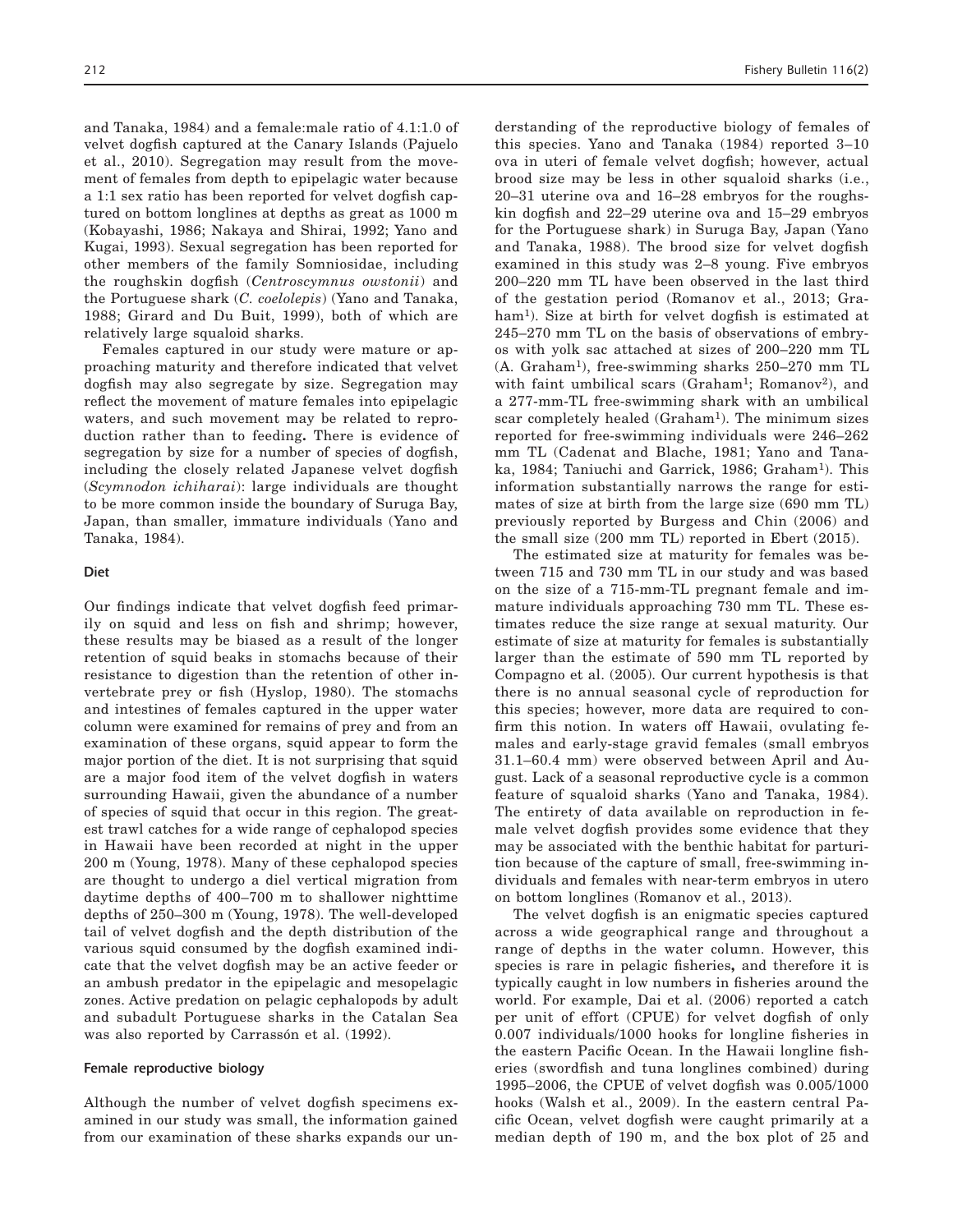75 percentiles was in a range of 165–210 m (Zhu et al., 2012). This range is similar to the median depth of 248 m reported for the tuna longline fishery in the Hawaiian Islands (Bigelow et al., 2006). The CPUE for velvet dogfish in Hawaii likely would be slightly higher if only tuna longlines were considered.

There is some evidence that bycatch of velvet dogfish in commercial fisheries is increasing. Romanov et al. (2013) reported increased numbers of velvet dogfish caught in pelagic fisheries in the Indian Ocean since 1989, but this species was not reported as bycatch in this fishery from 1961 to 1989. They suggested that increased abundance of velvet dogfish and other mid-size oceanic predators in pelagic fisheries may be related to broad ecological shifts in oceanic waters that have occurred over the past few decades. Polovina et al. (2009) suggested that recent increases in abundance of other mid-size mesopredators, including bramids (pomfrets) and gempylids (snake mackerels) in pelagic fisheries operating from Hawaii may be attributed to a reduction in apex predators in this ecosystem. The increasing presence of velvet dogfish in the bycatch of pelagic fisheries may be a harbinger of a shift that will occur in these fisheries. The ecological position and population dynamics of mesopredators and their link to fisheries are important considerations for the management of these species.

#### Acknowledgments

We thank the Observer Program of the NOAA Pacific Islands Regional Office and longline captains for collecting the specimens under Institutional Animal Care and Use Committee Southwest Pacific Islands protocols (IACUC SWPI 2015-2 and 14-1751-3) and providing capture information. The NOAA Pacific Islands Fisheries Science Center (PIFSC) provided freezer and laboratory space. M. Sundberg-Luers and A. Andrews (PIFSC) provided additional longline catch data and Figure 1. We thank A. Graham and E. Romanov for supplying personal records and collection data.

#### Literature cited

- Bigelow, K., M. K. Musyl, F. Poisson, and P. Kleiber. 2006. Pelagic longline gear depth and shoaling. Fish. Res. 77:173–183. [Article](https://doi.org/10.1016/j.fishres.2005.10.010)
- Burgess, G. H., and A. Chin.
	- 2006. *Zameus squamulosus*. The IUCN Red List of Threatened Species 2006: e.T60215A12322535. [Available from [website](https://doi.org/10.2305/IUCN.UK.2006.RLTS.T60215A12322535.en), accessed January 2016.]

Cadenat, J., and J. Blache.

1981. Requins de Méditerranée et d' Atlantique (plus particulièrement de la Côte Occidentale d' Afrique). Faune Trop. 21:1–330.

Carrassón, M., C. Stefanescu, and J. E. Cartes.

1992. Diets and bathymetric distributions of two bathyal sharks of the Catalan deep Sea (western Mediterranean). Mar. Ecol. Prog. Ser. 82:21–30.

Compagno, L. J. V.

1984. FAO species catalogue. Vol 4. Sharks of the world. An annotated and illustrated catalogue of shark species known to date. Part 1—Hexanchiformes to Lamniformes. FAO Fish. Synop. 125, 249 p. FAO, Rome.

Compagno, L., M. Dando, and S. Fowler.

- 2005. Sharks of the world, 496 p. Princeton Univ. Press, Princeton, NJ.
- Dai, X.-J., L.-X. Xu, L.-M. Song, Y.-C. Liu.
	- 2006. Analysis on shark species and catch by tuna longline fishery in the eastern Pacific Ocean. J. Shanghai Fish. Univ. 15:509–513.

2015. Deep-sea cartilaginous fishes of the southeastern Atlantic Ocean. FAO Species Catalogue for Fishery Purposes 9, 251 p. FAO, Rome.

Girard, M., and M.-H. Du Buit.

1999. Reproductive biology of two deep-water sharks from the British Isles, *Centroscymnus coelolepis* and *Centrophorus squamosus* (Chondrichthyes: Squalidae). J. Mar. Biol. Assoc. U.K. 79:923–931.

Hubbs, C. L., T. Iwai, and K. Matsubara.

1967. External and internal characters, horizontal and vertical distributions, luminescence, and food of the dwarf pelagic shark, *Euprotomicrus bispinatus*. Bull. Scripps Inst. Oceanogr. 10:1–81.

Hyslop, E. J.

1980. Stomach contents analysis—a review of methods and their application. J. Fish Biol. 17:411–429. [Article](https://doi.org/10.1111/j.1095-8649.1980.tb02775.x) Kobayashi, H.

1986. Studies on deep-sea sharks in Kumano-nada region. Bull. Fac. Fish. Mie Univ. No. 13:25–133.

Krefft, G.

- 1980. Results of the research cruises of FRV "Walter Herwig" to South America. LIII\*). Sharks from the pelagic trawl catches obtained during Atlantic transects, including some specimens from other cruises. Arch. Fischereiwiss. 30:1–16.
- Last, P. R., and J. D. Stevens.
	- 1994. Sharks and rays of Australia, 513 p. CSIRO, Melbourne, Australia.
- Melendez, R. C.
	- 1991. *Zameus squamulosus* (Günther, 1877) en Chile (Chondrichthyes, Squaliformes, Squalidae). Invest. Pesq. (Chile) 36:89–95.

Nakaya, K., and S. Shirai.

- 1992. Fauna and zoogeography of deep-benthic chondrichthyan fishes around the Japanese Archipelago. Jpn. J. Ichthyol. 39:37–48.
- Otake, T.
	- 1990. Classification of reproductive modes in sharks with comments on female reproductive tissues and structures. *In* Elasmobranchs as living resources: advances in the biology, ecology, systematics, and the status of the fisheries (H. L. Pratt Jr., S. H. Gruber, and T. Taniuchi, eds.), p. 111–130. NOAA Tech. Rep. NMFS 90.

Pajuelo J. G., J. A. González, and J. I. Santana.

2010. Bycatch and incidental catch of the black scabbardfish (*Aphanopus* spp.) fishery off the Canary Islands. Fish. Res. 106:448–453. [Article](https://doi.org/10.1016/j.fishres.2010.09.019)

Parin, N. V.

1970. Ichthyofauna of the epipelagic zone, 186 p. Israel Program for Scientific Translation, Jerusalem, Israel.

Ebert, D. A.